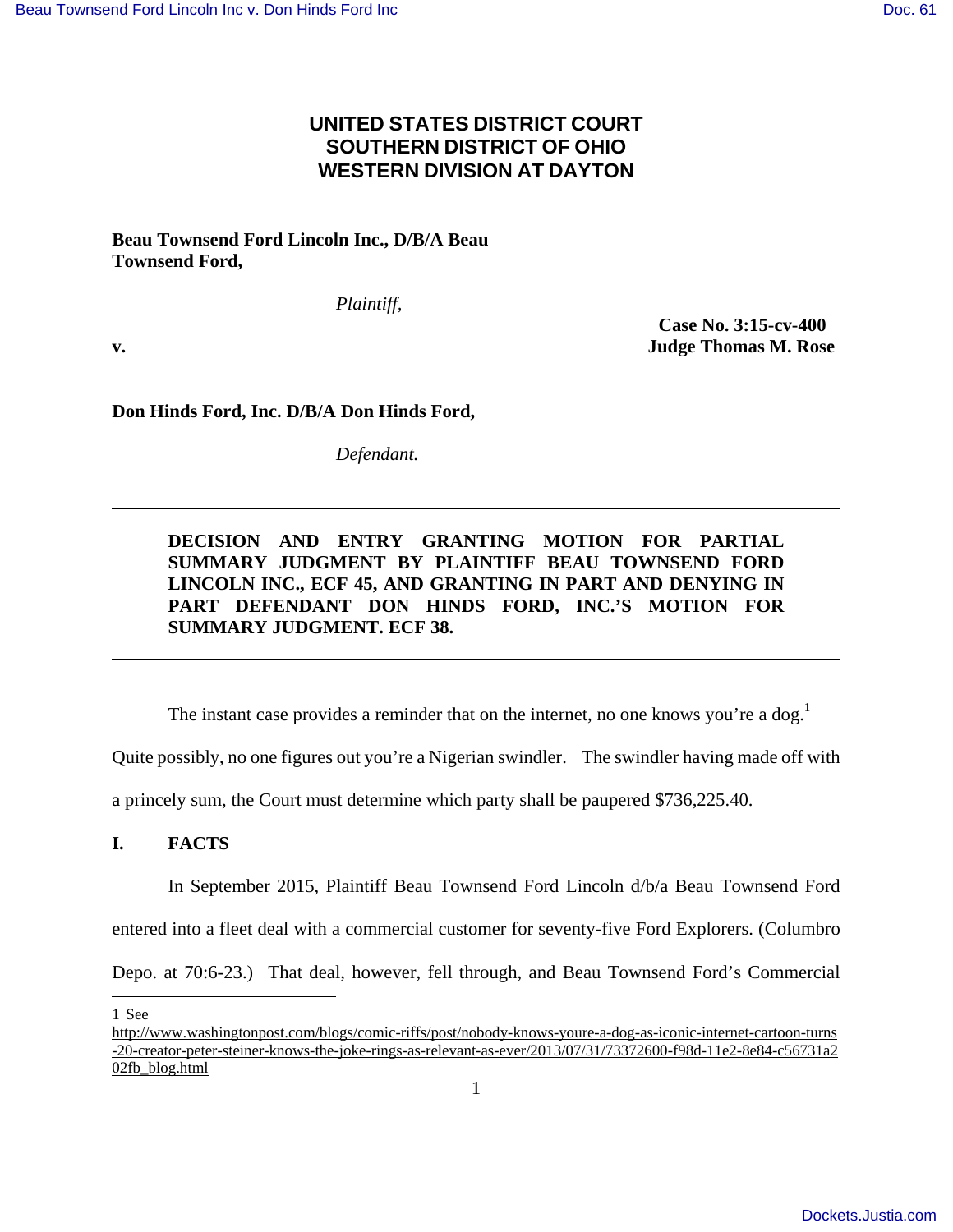Sales Manager, Jeff Columbro, sought new buyers for the Explorers. (Id. at 73:13- 1.) Beau Townsend Ford sold some of the Explorers to retail customers, but also tasked Columbro with attempting to sell them to other dealers. (Id.)

Columbro reached out to his contacts at other Ford dealers in the region. (Id.) One of the persons he contacted was John Colglazier, the Commercial Account Manager for Don Hinds Ford in Fishers, Indiana. (Colglazier Depo. at 6:2-3.) Columbro and Colglazier had met before and had worked together on dealer trades before, as had Beau Townsend Ford and Don Hinds Ford. (Id. at 14:9-20; Columbro Depo. at 217:15-25.) Past dealer trades between Beau Townsend Ford and Don Hinds Ford had been for one or two vehicles at a time, and had typically been paid through a check, delivered at the same time the vehicles were picked up. (Columbro Depo. at 217:15-25; Colglazier Depo. at 12:14-13:1.)

On September 25, 2015, Colglazier received an email from Jeff Columbro's email account, jcolumbro@btford.com, seeking to gauge Don Hinds Ford's interest in purchasing some of the Explorers. (Columbro Depo. at 116:12-21.) Colglazier responded that same day, inquiring about the price of the vehicles (Ex 3.) Columbro and Colglazier continued to exchange more information by email that day (nine emails in total), culminating in Don Hinds Ford's agreement to purchase twenty of the Explorers. (Id.) Columbro indicated that he would be sending copies of the invoices the next day. (Id.) He didn't.

Columbro handles the bulk of his practice through email, and he testified that he spends most of his day in front of his computer using Outlook, and that the bulk of the deals he works on are done over email. (Columbro Depo. at 41:4-17; 55:6-8.) Moreover, the fact that a deal like this would be done without a formal written contract was not unusual. (Id. at 48:13-21.)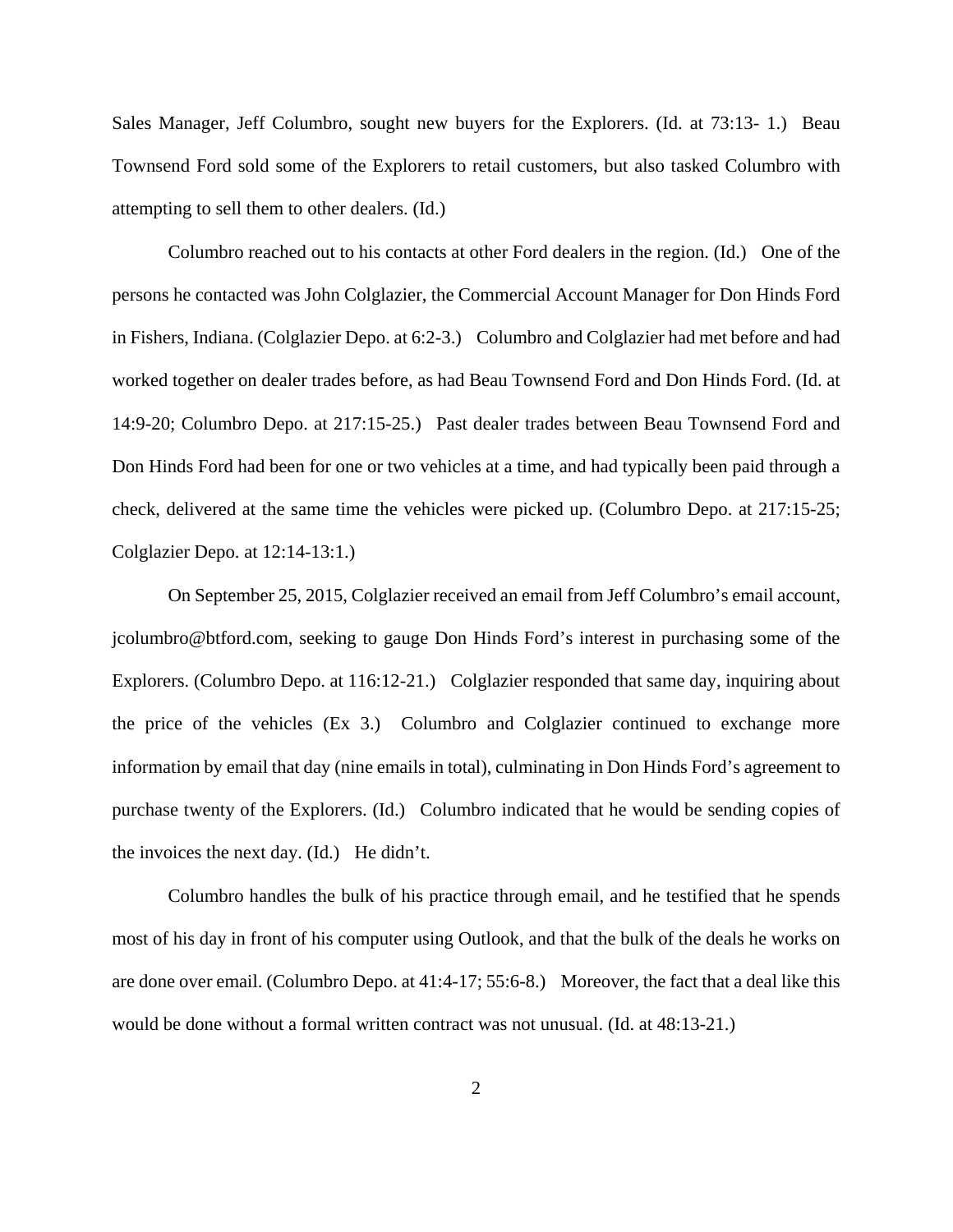Prior to September 28, 2015, Columbro received his correspondence from Colglazier from jcolglazier@donhindsford.com. On September 28, 2015, Columbro started receiving emails from the account "jcolglazier.donhindsford@gmail.com." Columbro Aff., ¶4. Previously, however, up until the time that Don Hinds Ford took delivery of the 20 Ford Explorers seven days later, all of the substance of the communications received by Jeff Columbro from John Colglazier was actually authored by John Colglazier. Columbro Aff., ¶5. The parties learned after-the-fact that Beau Townsend Ford's email system had been compromised. A filter had been set-up that removed all of Colglazier's emails from Columbro's inbox, forwarded them to a third party, who then sent them back to Columbro from the email account jcolglazier.donhindsford@gmail.com, which displayed the user name, <John Colglazier>.

Colglazier followed-up with Columbro on September 29, 2015, asking for the promised invoices, and Columbro said that he would have them once the Explorers moved "from fleet to stock." Colglazier later emailed Columbro under the subject line "Explorer's" to state that Don Hinds Ford would be paying by check. (Ex. 4.) This was the first time that the method of payment had been mentioned by either of the parties. A short time later, however, Colglazier received an email purportedly from Columbro requesting payment by wire transfer:

> Due to some tax related procedures we will prefer a wire transfer, let me know when you need wiring instructions?

ECF 44-1, PageID 1272, John Colglazier Dep., Ex. 32.

That same day, Colglazier received wiring instructions, purportedly from Columbro:

Please use attached wiring instructions. Let me know when you plan coming [sic] so we can pull them out for you. Thank you Jeff.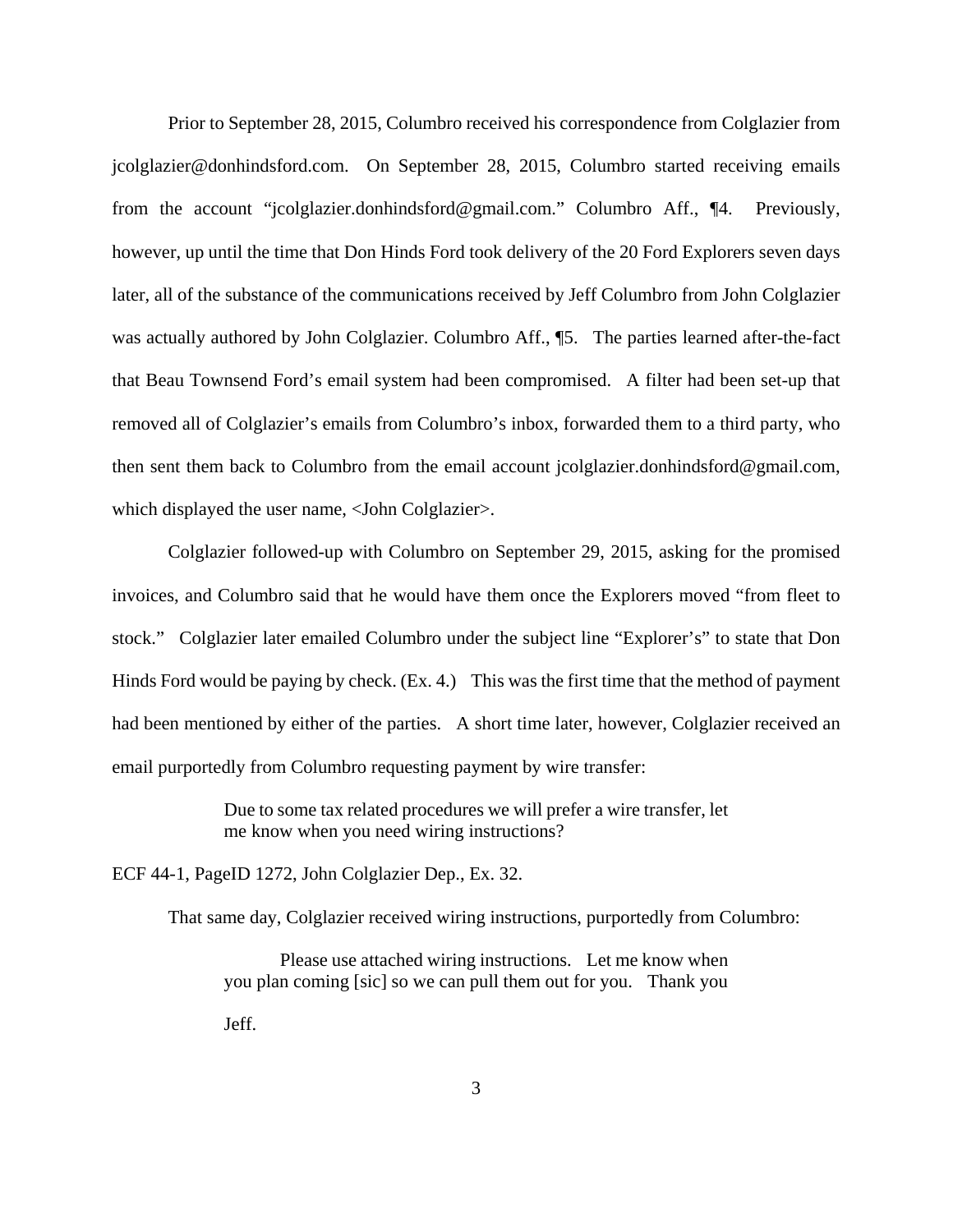ECF 44-1, PageID 1276, John Colglazier Dep., Ex. 33. The attachment instructed Colglazier to send the Purchase Monies for the 20 Ford Explorers by wire transfer to a Bank of America account in Missouri City, Texas for the benefit of "K.B. KEY LOGISTICS L.L.C." ECF 44-1, PageID 1277, John Colglazier Dep., Ex. 34.

Colglazier reasoned there was nothing unusual about a large-dollar deal for so many vehicles being paid by wire transfer and thought nothing of it. (Colglazier Depo. at 27:16-28:1.) The next day, Wednesday, September 30, 2015, Columbro forwarded the invoices for the remaining ten Explorers. Colglazier responded that Don Hinds Ford would send personnel to start picking up the Explorers on Monday, October 5, 2015.

On October 2, 2015, Colglazier sent an email to Columbro and copied Don Hinds Ford's Office Manager, Alicia Robinson. Colglazier's email asked if Robinson would be able to wire money to Beau Townsend Ford on October 5, and asked Columbro to review Colglazier's paperwork. (Ex. 8.) Columbro did not receive this email. Columbro Aff., ¶11. Nevertheless, a response email that same day confirmed that Colglazier's paperwork looked good and attached another copy of the wiring instructions:

> They look good. I did send you wire instructions few days ago. I have attached it again here. Thanks John

Colglazier Dep., Ex. 36.

Don Hinds Ford represents that the fact that the wiring instructions stated that Beau Townsend Ford was part of some other entity was not concerning because many dealerships use "d/b/a-s" or are part of larger organizations. (Colglazier Depo. at 33:20-25.) After receiving the instructions, Colglazier forwarded them to Robinson so she could arrange the payments.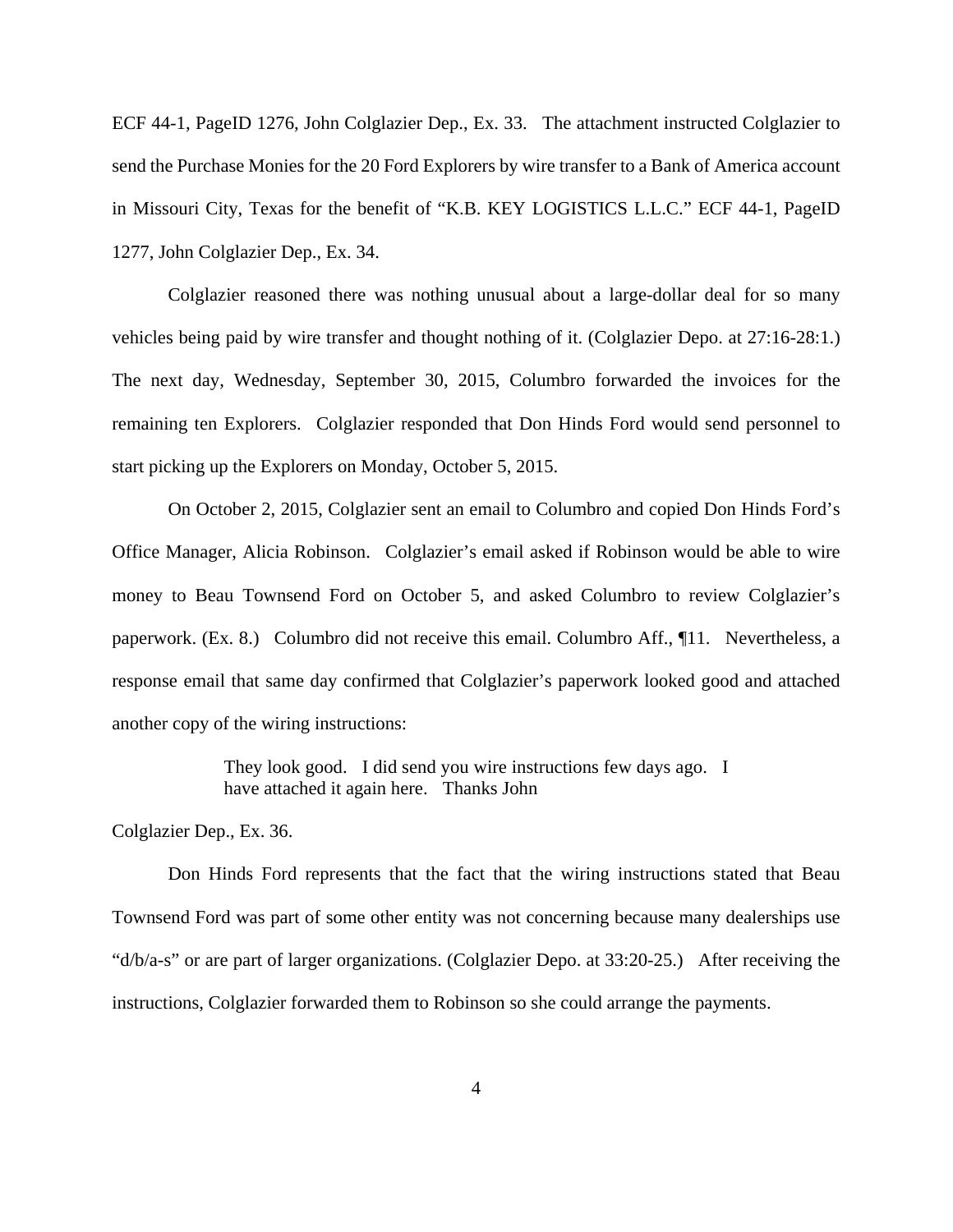Monday, October 5, 2015, Don Hinds Ford sent employees from its location in Fishers, Indiana, to Beau Townsend Ford's dealership in Vandalia, Ohio, to begin picking up the Explorers. Alicia Robinson took the steps necessary to complete the wire transfer, which would have to be done in three sequential transactions due to the daily transfer limits from Don Hinds Ford's bank. Thus, the transfers were to occur on October 5, 6, and 7, respectively. That same morning, an email asked Colglazier if Don Hinds Ford could start picking up units on Wednesday, rather than Monday, because Beau Townsend Ford needed additional time to complete some paperwork.

When Colglazier responded that Don Hinds Ford's folks were already on their way, a response requested a confirmation of the wire transfer. Colglazier emailed Alicia Robinson to ask her to send a confirmation to Columbro once the transfer was complete. (Ex. 14.) After Robinson sent the confirmation, a response informed that Don Hinds Ford's drivers arrived at 9:00 a.m. to pick up the first five Explorers. Colglazier then emailed Columbro to ask if Beau Townsend Ford received the wire transfer. (Ex. 15.) The email response: "Wire received. Thank you very much!" (Id.) Don Hinds Ford's employees picked up all of the Explorers on October 5, 6, and 7, 2015. (Columbro Depo. at 140:5-8; 150:19-151:4.)

On each of those days, Don Hinds Ford wired funds in accordance with the instructions it received, and on each of those days, Alicia Robinson forwarded a wire transfer confirmation to Columbro. On October 7, the day of the final transfer and the day the final Explorers were picked up by Don Hinds Ford, an email to Alicia Robinson confirmed the receipt of the final installment of the wired funds, "Great! Thanks Alicia." (Ex. 17.)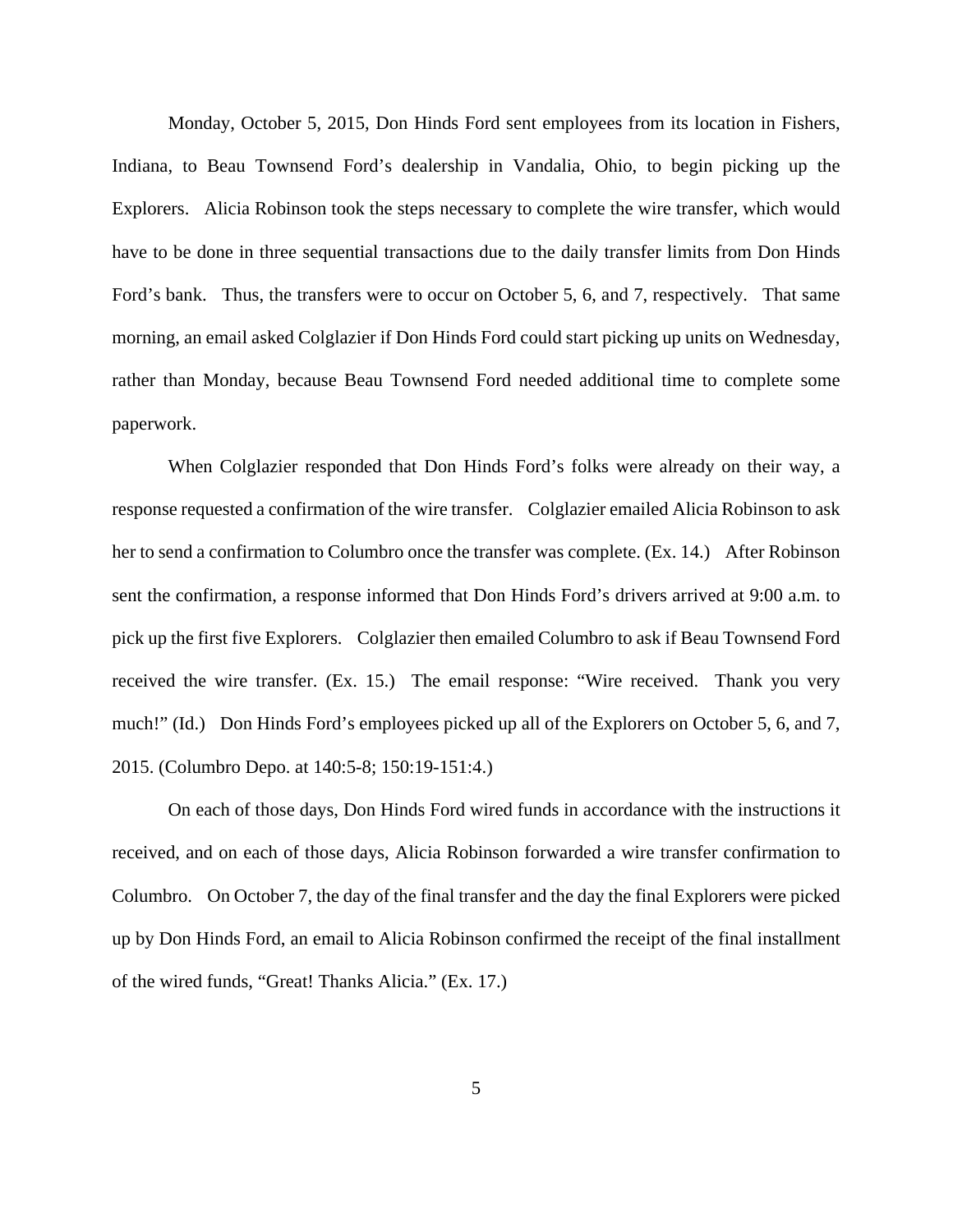For nearly a week thereafter, Don Hinds Ford believed that the story was over. It had been given the titles to the vehicles (in this case, the Manufacturer's Certificates of Origin), allowed to drive all of the Explorers back to Indiana, and it had wired over \$730,000. (Columbro Depo. at 208:3-6; 209:5- 13.)

On October 13, 2015, Colglazier received the following email from Columbro: "I am in deep dodo with the office. When should I tell them to expect payment." (Ex. 18) This email was followed up by a call from Columbro. (Colglazier Depo. at 54:1-13.) During that call, Columbro stated that Beau Townsend Ford had not received any payment from Don Hinds Ford. (Columbro Depo. at 87:11-88:12.) Colglazier responded that Don Hinds Ford had already sent payment according to the wiring instructions. (Id.) Columbro then told Colglazier that Columbro's email had been hacked and that Columbro had not sent any wiring instructions and was instead expecting a payment check. (Id.)

After that call, Beau Townsend Ford alerted law enforcement, as did Don Hinds Ford. (Columbro Depo. at 183:8-184:7; Colglazier Depo. at 65:1-19.) Don Hinds Ford also asked its IT consultants to investigate the source of the emails received by Don Hinds Ford. (Butler Depo. at 13:23-14:6.)

Similarly, Beau Townsend Ford's IT manager, John Wanamaker, also communicated with Beau Townsend Ford's email provider, FuseMail, and was advised that the wiring instruction emails had been sent from Columbro's account. Wanamaker also looked through Columbro's email account and discovered that certain email forwarding rules had been set up on Columbro's account. (Wanamaker Depo. at 89:25-91:19.)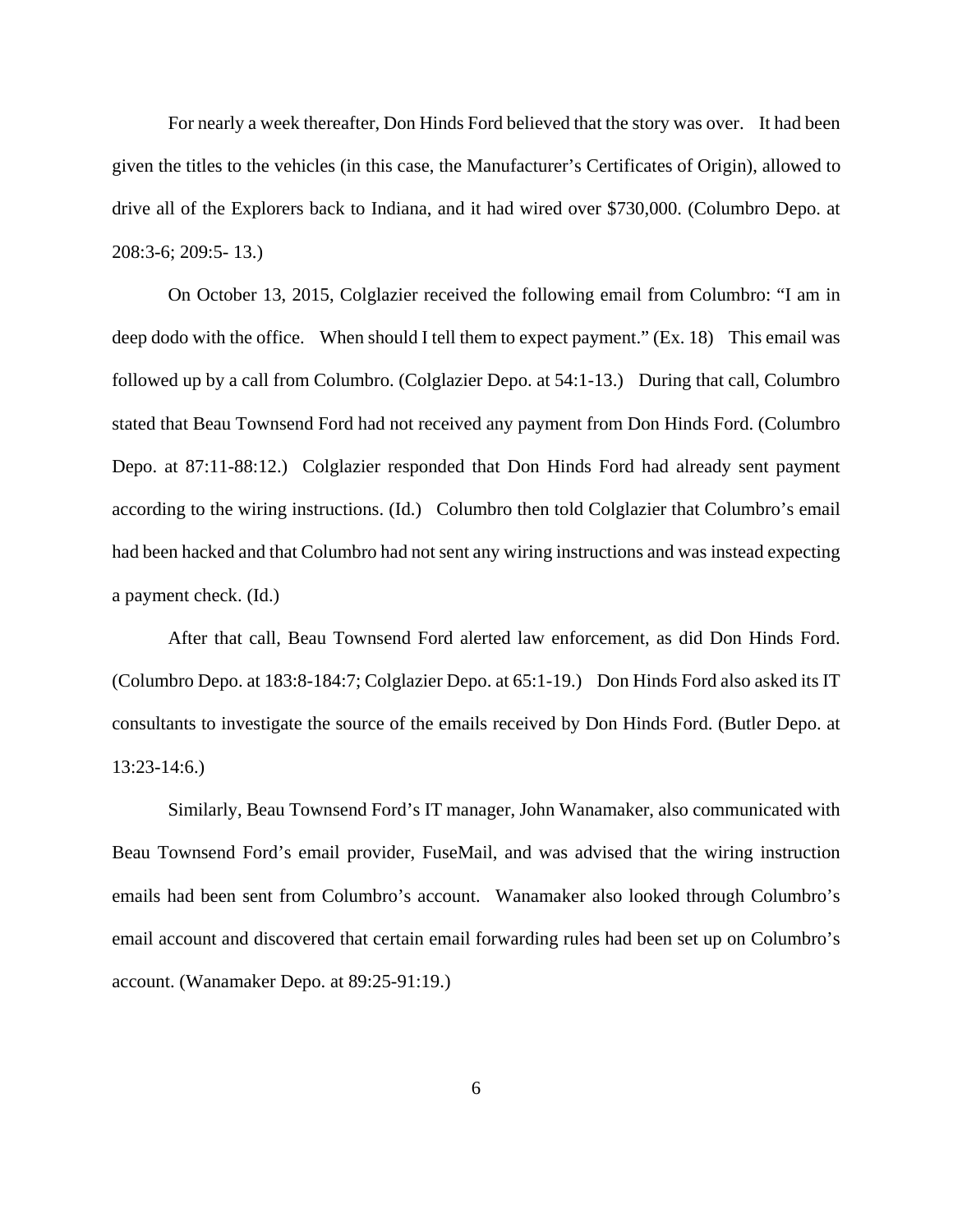On Saturday, October 17, 2015, Beau Townsend Ford's manager, Jamie Spencer, demanded that Don Hinds Ford return the Explorers, "In as much as Beau Townsend Ford has not received payment for the 20 Ford [E]xplorers, we are exercising our right to re-claim the vehicles and hereby demand that Don Hinds Ford return the 20 [E]xplorers to Beau Townsend Ford immediately." (Ex. 23.) Four days later, Don Hinds Ford's President, "Bud" Colglazier (John Colglazier's father), responded to Spencer's demand, noting that the wiring instructions were sent by Beau Townsend Ford and that Don Hinds Ford paid in accordance with the instructions sent by the seller. He also stated Don Hinds Ford's position that it had no knowledge of any false or misleading statements and, as such, was a good faith purchaser for value under the Uniform Commercial Code. (Ex. 24.) This lawsuit followed just over two weeks later.

Beau Townsend Ford uses a third-party service called FuseMail for its email service. (Wanamaker Depo. at 45:25-46:3.) All of its emails have the domain "btford.com" but are received and sent through FuseMail, and FuseMail allows users to remotely access their email accounts through a "webmail" interface. (Id. at 46:24-47:1; 52:18-23.) FuseMail also allows users to set up certain rules in their account that will forward emails to other email addresses. (Id. at 53:11-24.) This feature was known to Beau Townsend Ford, particularly the person responsible for its IT systems, John Wanamaker. (Id. at 27:13-15.) Wanamaker knew that some users had forwarding rules in place on their accounts. (Id. at 53:14-24.) Moreover, as the person in charge of Beau Townsend Ford's IT systems, Wanamaker had access to all of the company's email accounts. (Id. at 52:14-17.)

As of August 3, 2015, Jeff Columbro's email account had several active forwarding rules. (Id. at 94:1-23; 106:18- 22.) The forwarding rules in Columbro's account apparently looked for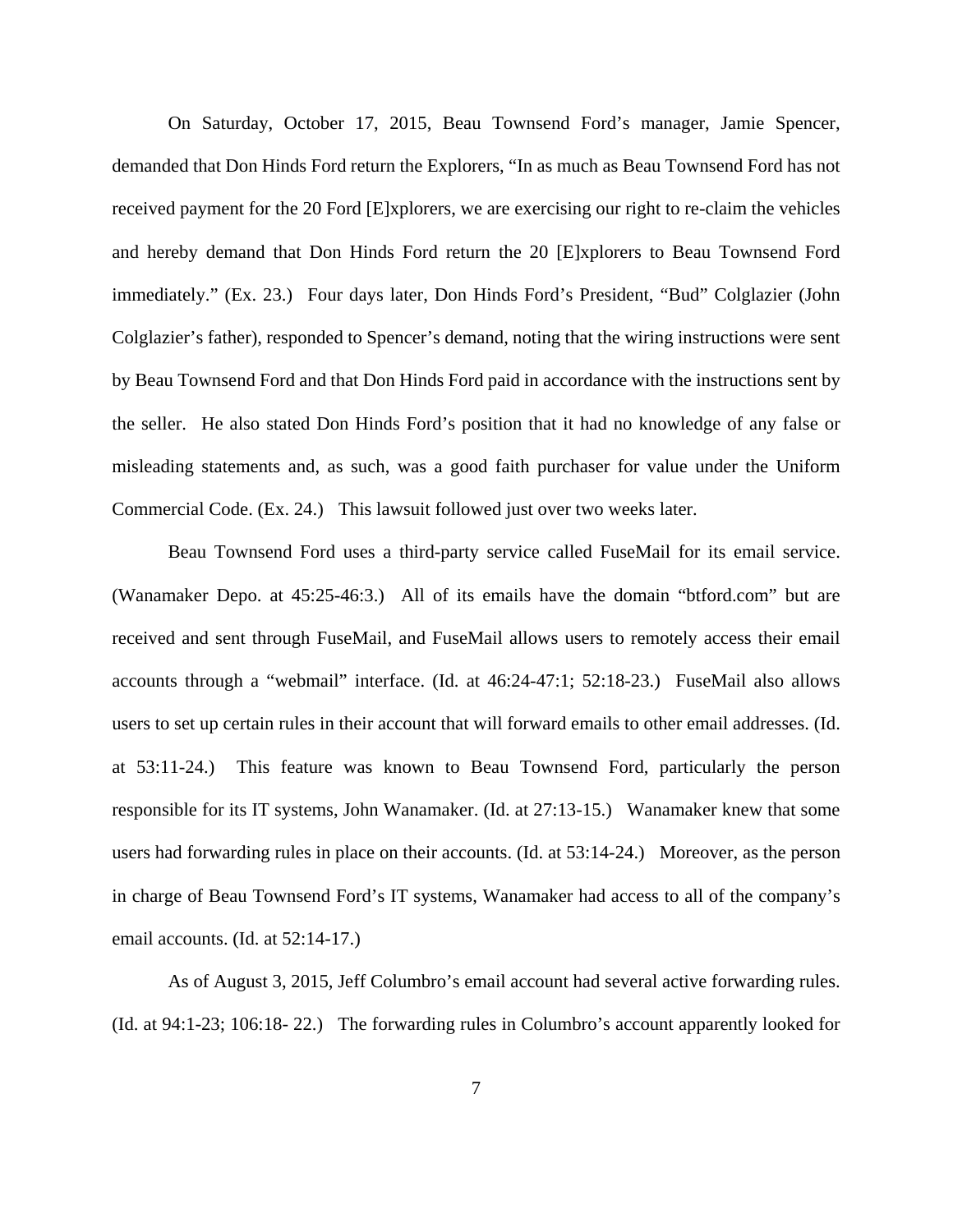emails from certain senders in incoming emails and would forward such emails to the email accounts named in the forwarding rule. (Id. at 100:23-101:17.) They would also, according to Wanamaker, move messages affected by the rule to a different folder, such as the deleted items folder. (Id.) Columbro claims he does not know how to use the webmail feature or set up forwarding rules. (Columbro Depo. at 220:11-20; Wanamaker Depo. at 53:11-24.) Theoretically, the only people who could access Columbro's account were Columbro or Wanamaker, the administrator of all accounts. (Wanamaker Depo. at 96:19-22; 110:1-22.) Despite having full access to all of the email account settings, Columbro and Wanamaker said they were not aware of the forwarding rules in place on Columbro's account. (Columbro Depo. at 220:11-20; Wanamaker Depo. at 94:24-95:8.)

On September 28, 2015, someone created a new email address on Google's Gmail service, with the address of jcolglazier.donhindsford@gmail.com. This email address was not created, used, or controlled by John Colglazier, or anyone else at Don Hinds Ford, for that matter. (Colglazier Depo. at 56:4-57:4.) Indeed, based on the records provided by Google, it appears that the account was set up by someone in Nigeria, Africa. (Ex. 25.) Nonetheless, emails from this email address started arriving in Jeff Columbro's inbox on September 28, 2015.

The Explorer-related emails that Don Hinds Ford received came directly from Columbro's email address, so they bore no indicia that they were from a potentially illegitimate sender. But that is not the case for the emails Beau Townsend Ford received from the "jcolglazier.donhindsford@gmail.com" account. On September 28, emails from that account started arriving in Columbro's inbox, with a different email address from Colglazier's actual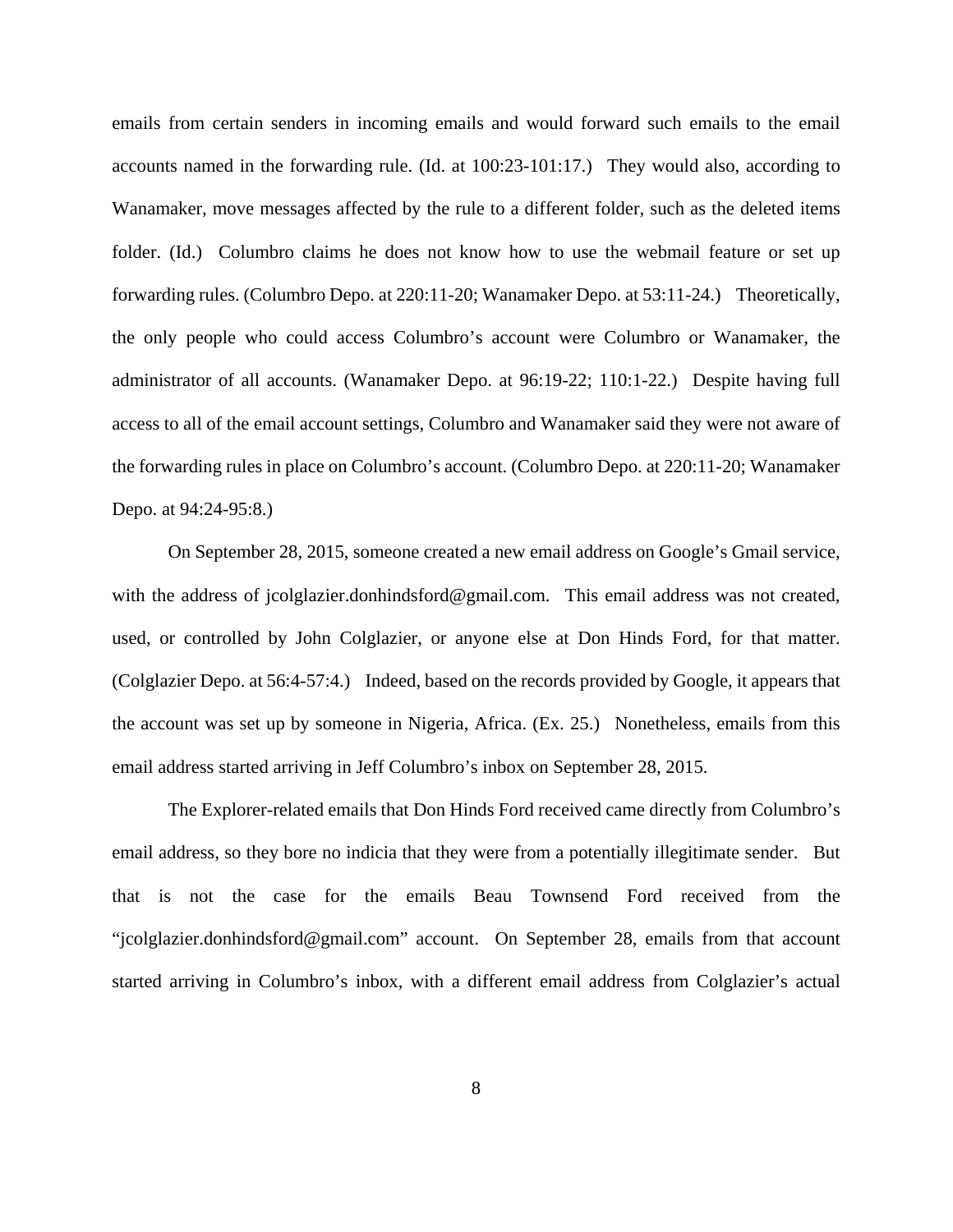email. The email address was displayed in Microsoft Outlook, the program Columbro used to check his emails.

The same series of events happened to another dealership purchasing some of Beau Townsend Ford's seventy Explorers, Bill Estes Ford of Indianapolis, Indiana. (Id. at 73:13-74:15.) On October 9, 2015, Bill Estes Ford received wiring instructions ostensibly from Columbro. (Id. at 165:7-25.) These wiring instructions were different from those Columbro sent to Don Hinds Ford.

After receiving the wiring instructions, Bill Estes Ford called Beau Townsend to ask about the wiring instructions. (Columbro Depo. at 165:7-25.) Someone from Bill Estes Ford initially called the Beau Townsend offices about the wiring instructions and apparently obtained Beau Townsend Ford's bank account information over the phone. (Id.) Thereafter, Dick Staley from Bill Estes Ford called Jeff Columbro. (Id.) But Columbro was at an open house away from the dealership that day, so the call came to his cell phone. (Id. at 85:3-18.) When he was asked about the wiring information, Colombo stated that he had not sent it out because he was not even in the office. (Id.) Staley told Columbro that the dealership's office personnel had resolved the issue, so Columbro returned to his open house. (Id. at 165:7-25.)

In the meantime, John Wanamaker asked Columbro to change his email password and contacted FuseMail about the potential issue, and Beau Townsend Ford's Alina Dieli reported back to Staley that Columbro's email had been "hacked." (Id. at 172:5-18.) When Columbro finally returned to the dealership at around 3:30 pm that day, he found Wanamaker in a state of disbelief. (Id. at 172:19-173:3.)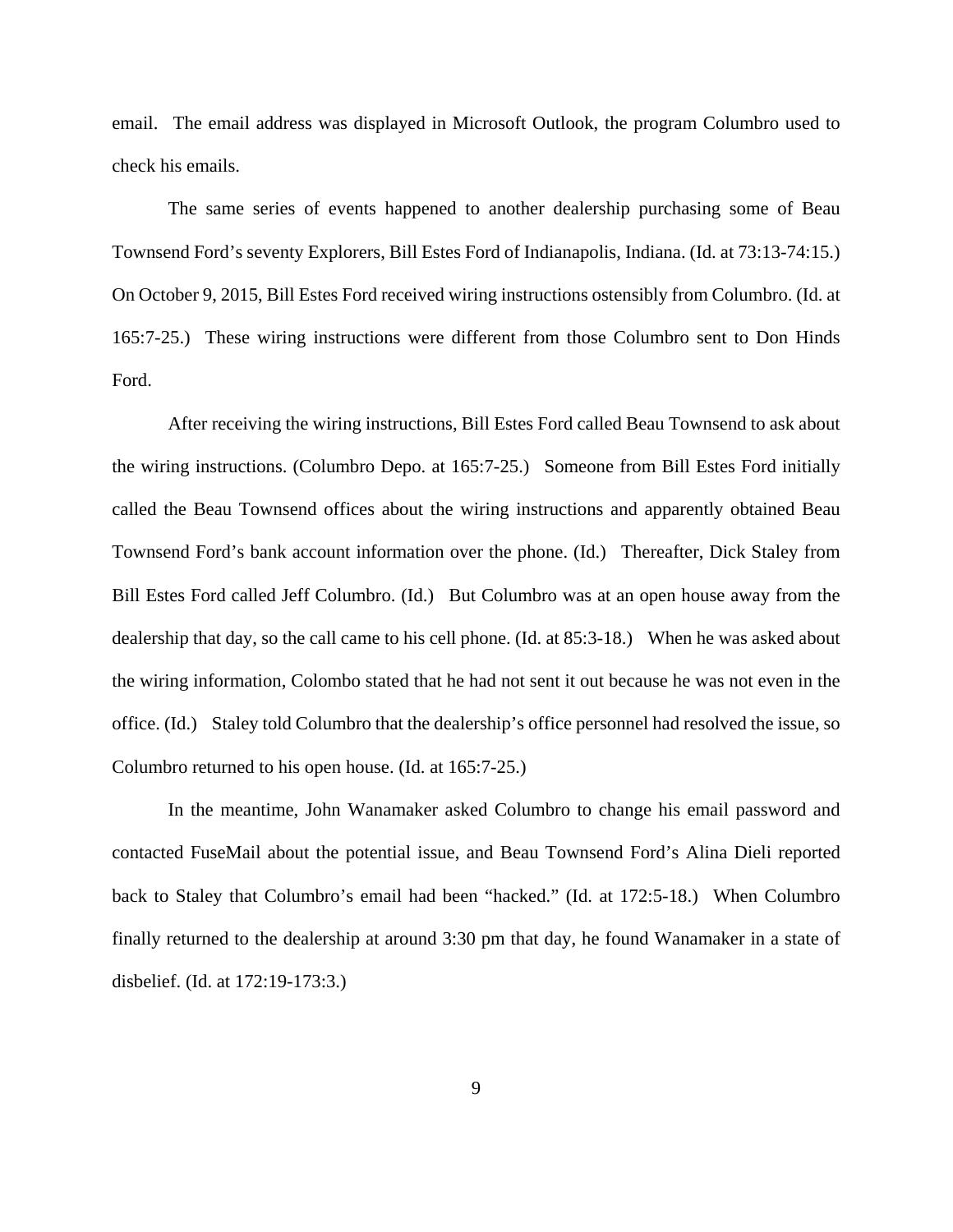Columbro went back to the dealership on Saturday and he reported to Dick Staley that something had happened to Beau Townsend Ford's email, but they were not certain what it was. (Columbro Depo. at 168:18-169:16.)

Over the weekend, FuseMail asked Wanamaker to forward them the email that had been sent to Bill Estes Ford. Wanamaker did not return to the dealership until the following Monday. At that time, he asked to review the email and wiring instructions that had been sent to Bill Estes Ford. (Wanamaker Depo. at 81:14-17.) He determined that the email had been sent from Jeff Columbro's account and that nothing in the email message looked like it had not come directly from Columbro. (Id. at 82:8-18; 114:5-12.) He did not respond to FuseMail that day.

Tuesday, October 13, 2015, Beau Townsend Ford realized that wiring instructions had been sent to Don Hinds Ford. That morning, Jeff Columbro received a call from a business contact asking why he had not responded to her emails, and Columbro responded that he had not received any such emails. (Wanamaker Depo. at 90:19-91:4.) He then called Wanamaker, who discovered that the emails Columbro had not seen were sitting in his deleted items folder. (Id.) This is what, after four days, caused Wanamaker to look at the settings in Columbro's email account. (Id.) That was when he discovered the email forwarding rules that had been set up in Colombo's account. (Id. at 91:5-19.) Columbro would later that day call John Colglazier to ask where the check was, and then Wanamaker learned that wiring instructions had also been sent to Don Hinds Ford. (Id. at 98:15-25.)

The records of the Bank of America account that received Don Hinds Ford's money show that the money was either withdrawn or transferred out by one of the members of the LLC that owned the bank account. (See ECF No. 36-1.) The last withdrawal occurred on October 13, 2015,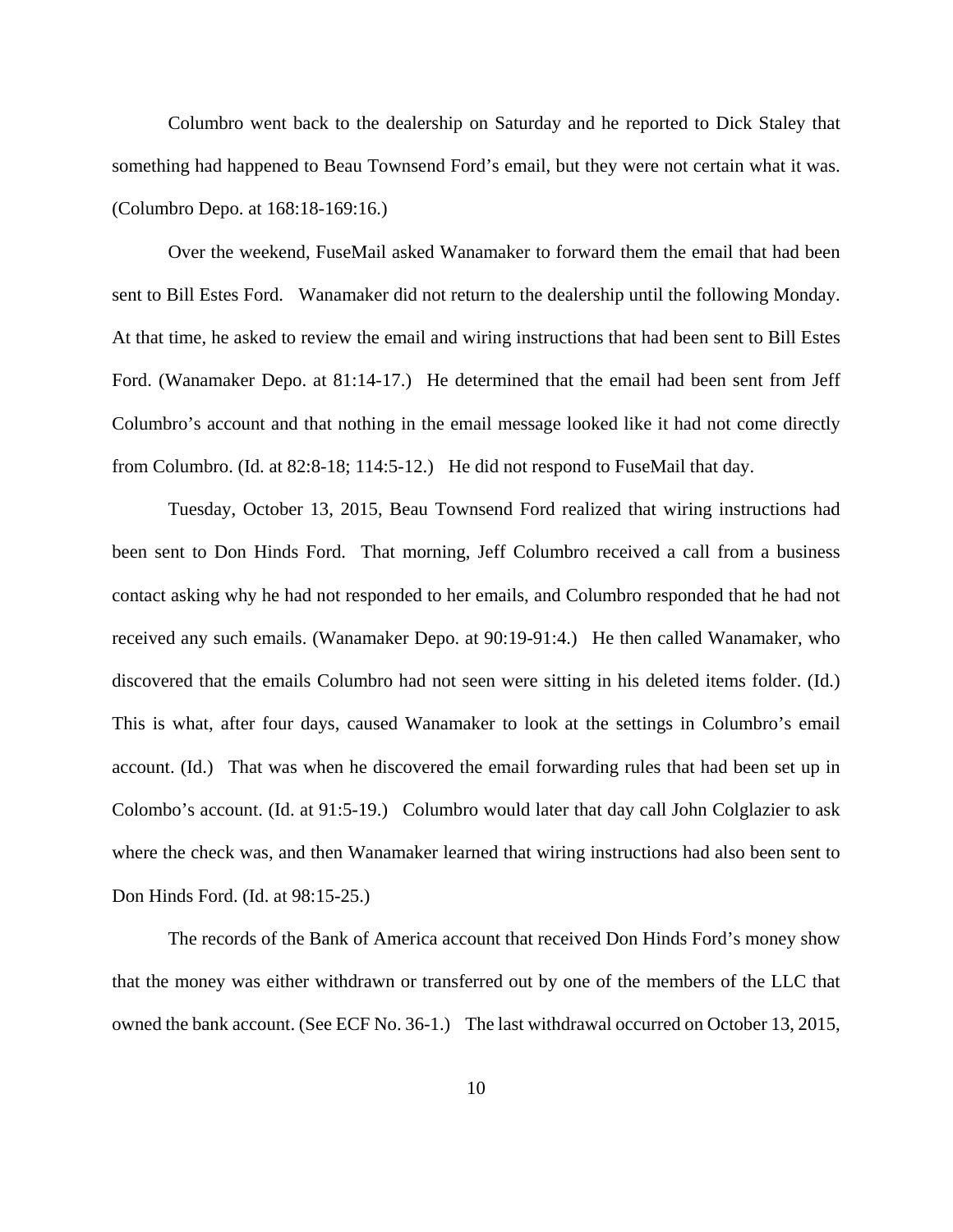four days after Beau Townsend Ford learned of the wiring instructions that were sent to Bill Estes Ford.

Beau Townsend Ford sued Don Hinds Ford. Beau Townsend Ford's Amended Complaint asserts causes of action for (1) breach of contract, (2) conversion, and (3) unjust enrichment, constructive trust, and disgorgement. (See ECF No. 13.) "Don Hinds Ford has failed to deliver the Purchase Monies to Beau Townsend Ford." (ECF No. 13 at ¶¶ 36, 48, 60); "Inasmuch as Don Hinds Ford has failed to pay the Purchase Monies to Beau Townsend Ford, Don Hinds Ford is in breach of the parties' agreement." (Id. at ¶ 52.) The parties have both filed motions for summary judgment.

#### **II. STANDARD OF REVIEW**

The standard of review applicable to motions for summary judgment is established by Federal Rule of Civil Procedure 56 and associated case law. Rule 56 provides that summary judgment "shall be rendered forthwith if the pleadings, depositions, answers to interrogatories, and admissions on file, together with the affidavits, if any, show that there is no genuine issue as to any material fact and that the moving party is entitled to a judgment as a matter of law." Fed. R. Civ. P. 56(c). Alternatively, summary judgment is denied "[i]f there are any genuine factual issues that properly can be resolved only by a finder of fact because they may reasonably be resolved in favor of either party." *Hancock v. Dodson*, 958 F.2d 1367, 1374 (6th Cir. 1992) (quoting *Anderson v. Liberty Lobby, Inc.*, 477 U.S. 242, 250 (1986)). Thus, summary judgment must be entered "against a party who fails to make a showing sufficient to establish the existence of an element essential to that party's case, and on which that party will bear the burden of proof at trial." *Celotex Corp. v. Catrett*, 477 U.S. 317, 322 (1986). The party seeking summary judgment has the initial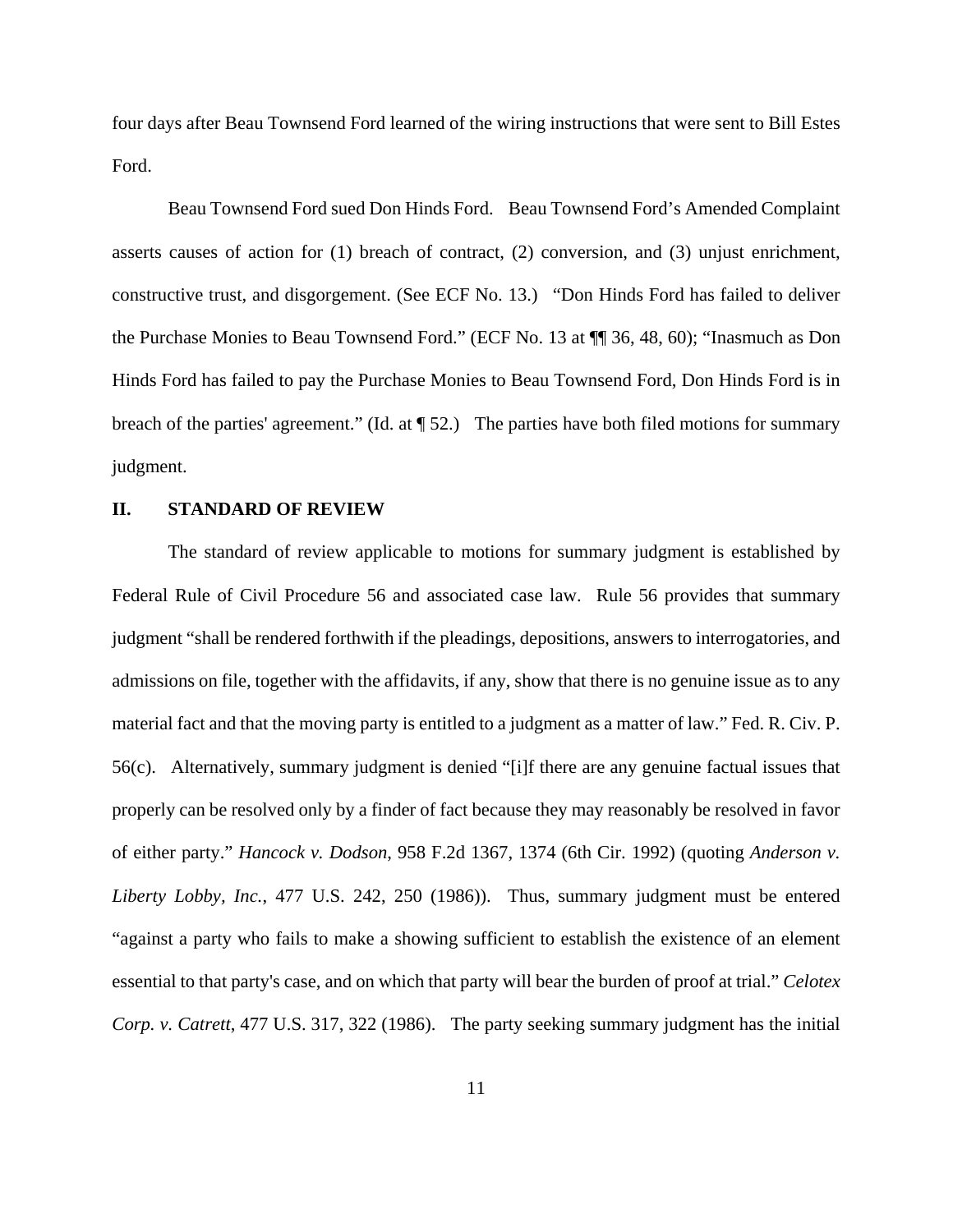burden of informing the court of the basis for its motion, and identifying those portions of the pleadings, depositions, answers to interrogatories, admissions and affidavits which it believes demonstrate the absence of a genuine issue of material fact. *Id*., at 323. The burden then shifts to the nonmoving party who "must set forth specific facts showing that there is a genuine issue for trial." *Anderson*, 477 U.S., at 250 (quoting Fed. R. Civ. P. 56(e)). Once the burden of production has shifted, the party opposing summary judgment cannot rest on its pleadings or merely reassert its previous allegations. It is not sufficient to "simply show that there is some metaphysical doubt as to the material facts." *Matsushita Elec. Indus. Co., Ltd. v. Zenith Radio Corp*., 475 U.S. 574, (1986). Rule 56 "requires the nonmoving party to go beyond the pleadings" and present some type of evidentiary material in support of its position. *Celotex Corp*., 477 U.S., at 324.

In determining whether a genuine issue of material fact exists, a court must assume as true the evidence of the nonmoving party and draw all reasonable inferences in the favor of that party. *Anderson*, 477 U.S., at 255. If the parties present conflicting evidence, a court may not decide which evidence to believe by determining which parties' affiants are more credible. 10A Wright  $\&$ Miller, *Federal Practice and Procedure*, § 2726. Rather, credibility determinations must be left to the fact-finder. Id.

Both parties seek summary judgment on claims brought under Ohio law. In reviewing an Ohio claim, the Court must apply the law of Ohio, as interpreted by the Supreme Court of Ohio. *Northland Ins. Co. v. Guardsman Prods. Inc*., 141 F.3d 612, 617 (6th Cir. 1998). Specifically, the Court must apply the substantive law of Ohio "'in accordance with the then-controlling decision of the highest court of the State.'" *Imperial Hotels Corp. v. Dore*, 257 F.3d 615, 620 (6th Cir.2001) (quoting *Pedigo v. UNUM Life Ins. Co.*, 145 F.3d 804, 808 (6th Cir.1998). Also, to the extent that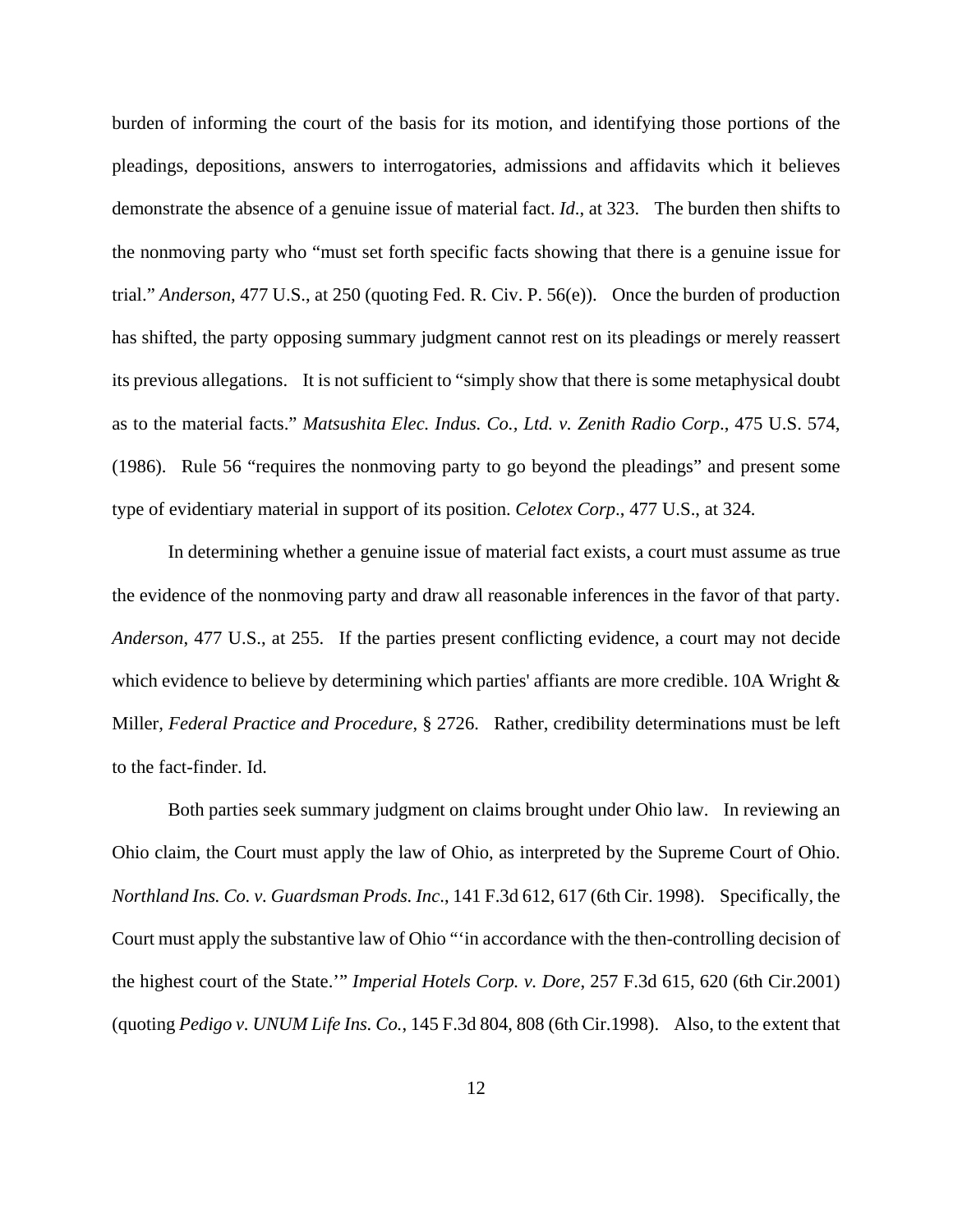the highest court in Ohio has not addressed the issue presented, this Court must anticipate how Ohio's highest court would rule. Id. (quoting *Bailey Farms, Inc. v. NOR-AM Chem. Co.,* 27 F.3d 188, 191 (6th Cir. 1994).

Finally, in ruling on a motion for summary judgment, "[a] district court is not ... obligated to wade through and search the entire record for some specific facts that might support the nonmoving party's claim." *InterRoyal Corp. v. Sponseller*, 889 F.2d 108, 111 (6th Cir.1989). Thus, in determining whether a genuine issue of material fact exists on a particular issue, the court is entitled to rely upon the Rule 56 evidence specifically called to its attention by the parties.

#### **III. LAW AND ARGUMENT**

In Ohio, the essential elements of a breach of contract claim are: "(1) a binding contract or agreement was formed; (2) the nonbreaching party performed its contractual obligations; (3) the other party failed to fulfill its contractual obligations without legal excuse; and (4) the nonbreaching party suffered damages as a result of the breach." *Carbone v. Nueva Constr. Grp., L.L.C*., 2017-Ohio-382, 2017 WL 444323, at \*3 (Ohio App. Feb. 2, 2017). The plaintiff bears the burden of proof on all of these issues. *Id*. But "[d]amages are not awarded for a mere breach alone." *Rasnick v. Tubbs*, 126 Ohio App.3d 431, 710 N.E.2d 750, 752 (3d Dist. 1998). Rather, the damages that can be awarded for a breach of contract are "those which are the natural or probable consequence of the breach of contract or damages resulting from the breach that were within the contemplation of both parties at the time of making the contract." *Eckel v. Bowling Green State Univ*., 2012-Ohio-3164, 974 N.E.2d 754, 768 (10th Dist.). Determining what was within the contemplation of the parties requires consideration of "all the circumstances known to them when they dealt with one another." *Brown v. Spitzer Chevrolet Co.*, 181 Ohio App.3d 642,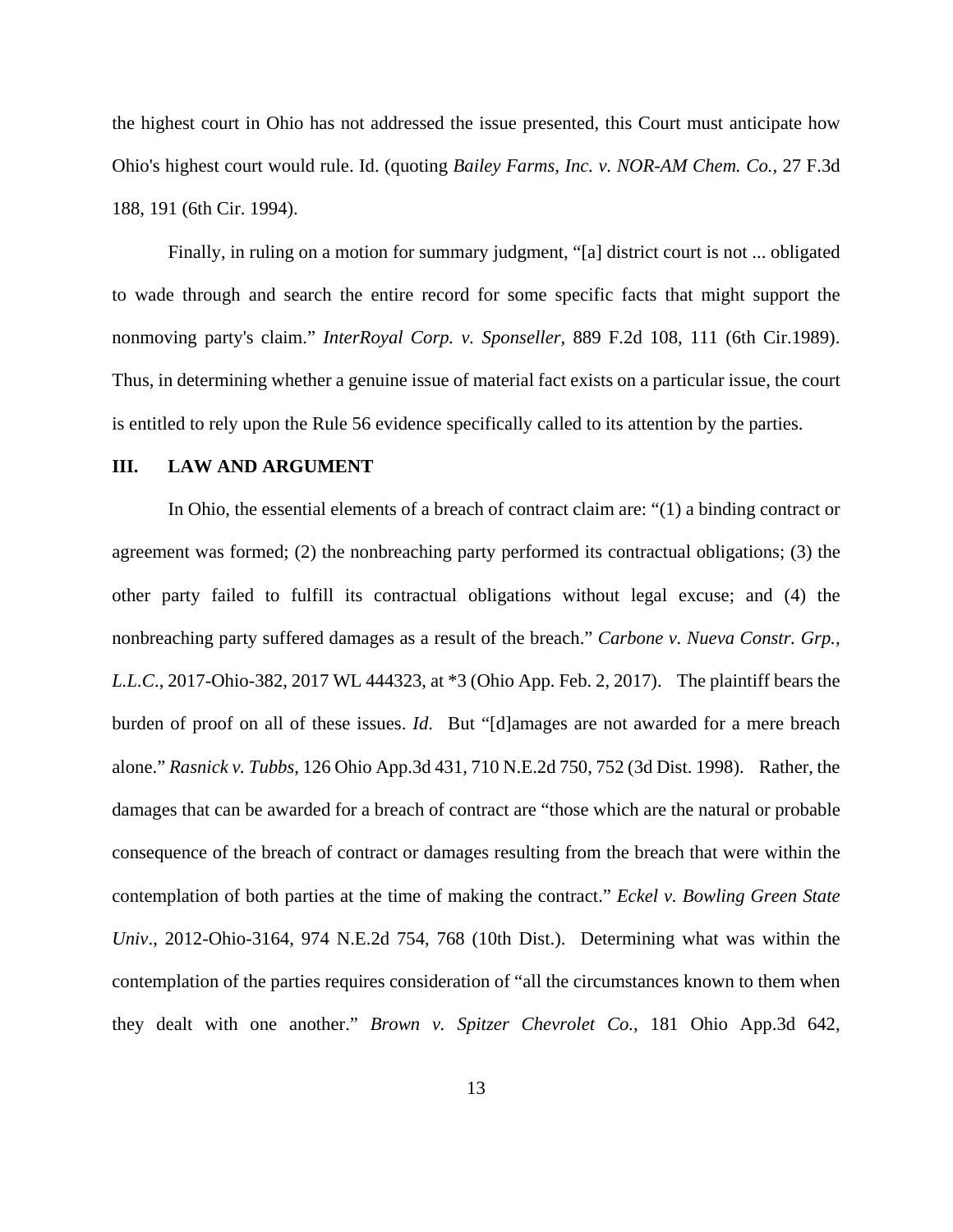2009-Ohio-1196, 910 N.E.2d 490, 501 (5th Dist.). Or, as the Sixth Circuit has stated, "[i]n contract law, unlike tort law, not all proximate consequential damages are recoverable, but only those which the parties, including the breaching party, could reasonably contemplate would arise from the breach." *Battista v. Lebanon Trotting Ass'n*, 538 F.2d 111, 119 (6th Cir. 1976).

To prove the first element of a breach of contract claim, that a binding contract or agreement was formed, a party must establish the essential elements of a contract: (1) an offer; (2) an acceptance; (3) a meeting of the minds; (4) an exchange of consideration; and (5) certainty as to the essential terms of the contract. *Juhasz v. Costanzo*, 144 Ohio App.3d 756, 762, 761 N.E.2d 679 (Ohio App. 2001). A contract is formed when there is mutual assent and consideration. *Nilavar v. Osborn*, 127 Ohio App.3d 1, 11, 711 N.E.2d 726 (Ohio App. 1998).

Don Hinds Ford and Beau Townsend Ford agreed that Beau Townsend Ford would sell to Don Hinds Ford 20 Ford Explorers and that Don Hinds Ford would pay Beau Townsend Ford the amount of \$736,225.40. See ECF 13, Verified Amended Complaint for Injunctive Relief and Monetary Damages, ¶¶ 9, 10; ECF 14, Don Hinds Ford, Inc.'s Answer to Amended Complaint, at 4. Don Hinds Ford asserts that the parties modified this contract to include a term concerning payment, that payment was to be made by wire transfer. That Don Hinds Ford received an email from Beau Townsend Ford's email account does not make this amendment a contractual term, what is required is a meeting of the minds, agreement in fact.

In order to constitute a valid contract, there must be a "meeting of the minds" of the parties which is achieved by both an offer and acceptance of the contract's provisions. See *Noroski v*. *Fallet*, 2 Ohio St.3d 77, 79 (1982). There must be a meeting of the minds as to the essential terms of the contract. 17 *Ohio Jurisprudence 3d* (1980), 446, Contracts, § 17; *Isquick v. Classic*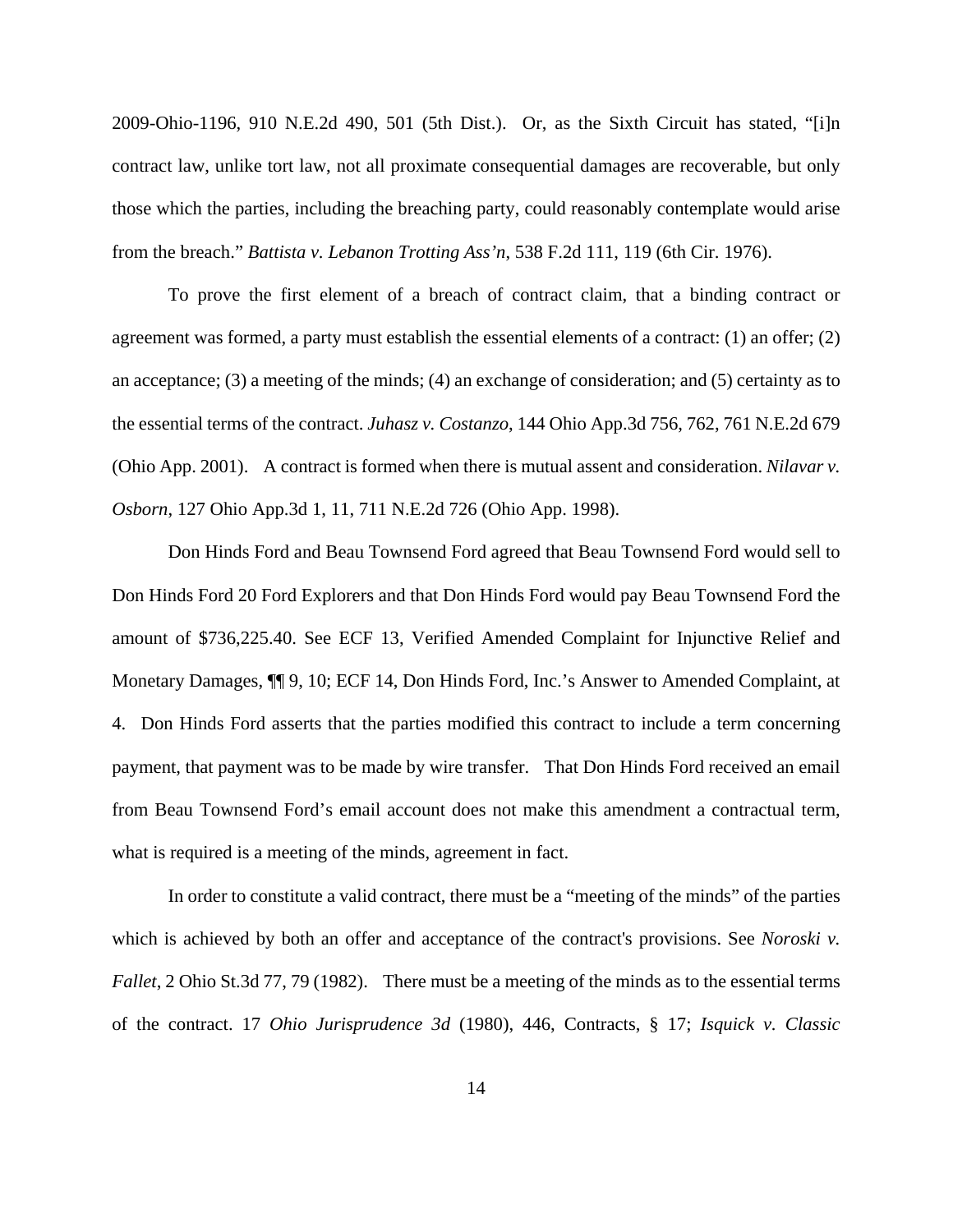*Autoworks, Inc.*, 89 Ohio App.3d 767, 772 (1993). One Ohio court set forth this basic proposition of contract law, as follows:

> To constitute a valid contract there must be parties capable of contracting, a lawful subject matter, a sufficient consideration, a meeting of the minds of the parties, an actual agreement between the parties to do or to forbear doing the thing proposed in the agreement, and a compliance with the law in respect of any formal requisites which may pertain to the contract. It is fundamental that mutual consent is essential to every agreement, and that as a rule there can be no binding contract where there is no real consent. *Feldman v. Roth*, 12 Ohio Law Abs. 121 (1932).

> For a contract to be binding, the parties must have a distinct and common intention which is communicated by each party to the other, and this intention of the parties must refer to legal relations. In other words, to constitute a valid contract, there must be a meeting of the minds of the parties, and there must be an offer on the one side and an acceptance on the other. 17 *Ohio Jurisprudence 3d* (1980), Contracts,§ 17.

*Bhavnani v. Voldness*, No. 95APE03-284, 1995 WL 578124, at \*2-3 (Ohio App. Sept. 28, 1995)(quotation omitted); see also *Grant v. DeGryse* , 1991 WL 254211 (Ohio App. Nov. 15,

1991) (finding terms to which the parties had not agreed to be unenforceable).

Beau Townsend Ford delivered to Don Hinds Ford the 20 Ford Explorers, fulfilling its obligations under the parties' agreement. Answer, at 6; see also John Colglazier Dep., at 63-64. Beau Townsend Ford has not received any funds from Don Hinds Ford, or from the funds wired to Missouri City, Texas on behalf of Don Hinds Ford. Accordingly, Don Hinds Ford has breached its agreement with Beau Townsend Ford, as Beau Townsend Ford has not been paid for the 20 Ford Explorers.

Ohio Rev. Code §1302.77 lists a seller's principal remedies upon a buyer's breach. Where the seller seeks to recover the price, Ohio Rev. Code §1302.77 refers to Ohio R. Code §1302.83.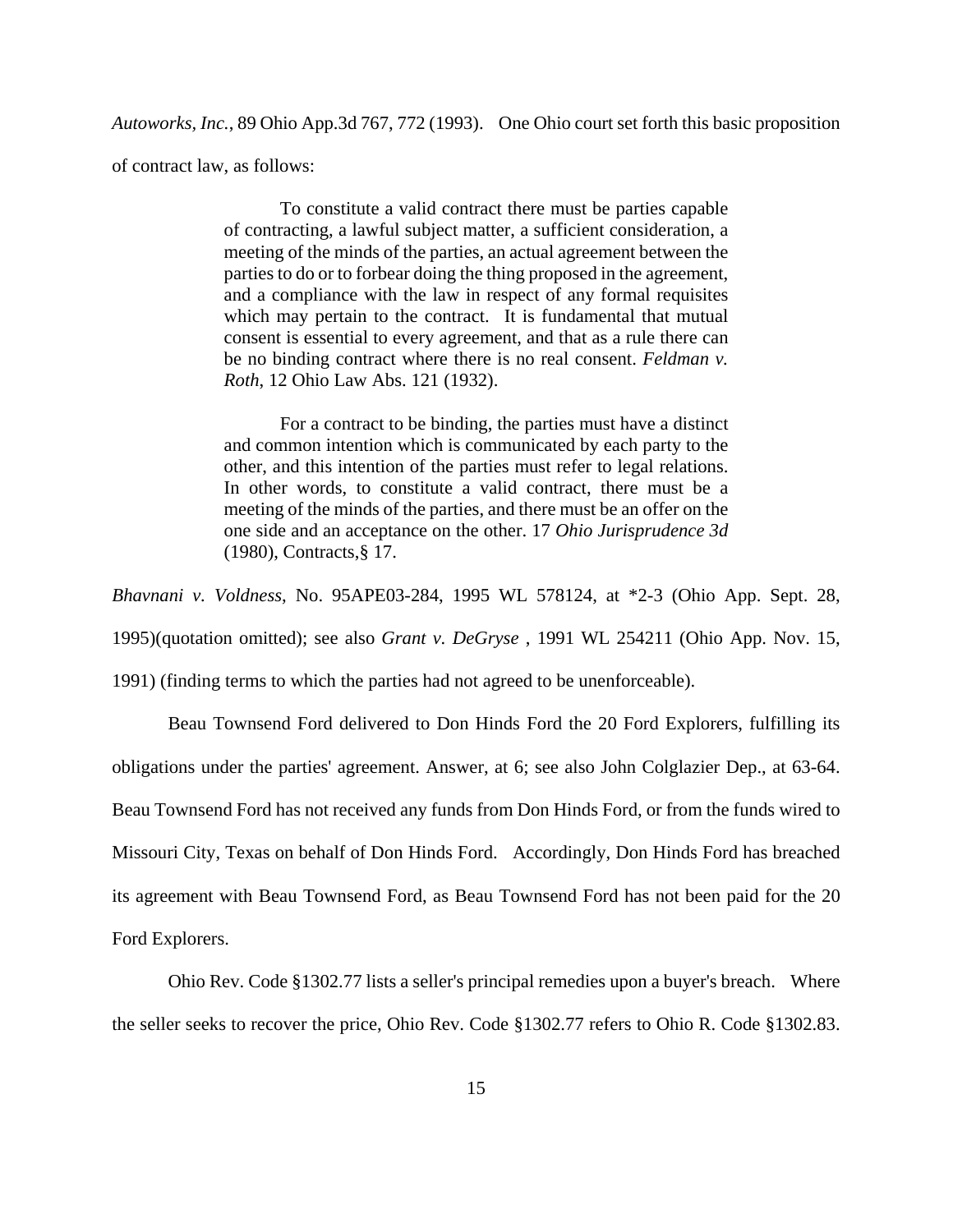This section states that "when the buyer fails to pay the price as it becomes due the seller may recover \* \* \* the price \* \* \*of goods accepted[.]" Ohio Rev. Code §1302.83(A)(1). See *Willoway Nurseries v. Curdes*, 1999 Ohio App. LEXIS 4819 (Lorain Co. October 13, 1999). When a buyer accepts goods the buyer must pay for such goods. See Ohio Rev. Code §1302.65(A). Don Hinds Ford accepted the 20 Ford Explorers from Beau Townsend Ford. Therefore, Beau Townsend Ford is entitled to be paid by Don Hinds Ford. Accordingly, summary judgment will be granted in favor of Beau Townsend Ford and against Don Hinds Ford in the amount of \$736,225.40.

The Court notes that Don Hinds Ford is not a "good faith purchaser for value" by virtue of having wired money to the Bank of America account of K.B. KEY LOGISTICS in Missouri City, Texas. See Answer, at 10. A "good faith purchaser for value" purchases from a seller that obtained "voidable" title from a previous seller. See Ohio Rev. Code §1302.44. The subsequent purchaser acquires "good title" despite there being irregularities in the transaction by which the seller acquired the property. See Id.; see also *Creggin Group v. Crown Diversified Indus. Corp*., 113 Ohio App. 3d 853 (Warren Co. 1996). Neither is the "good faith purchaser" doctrine implicated as between the original seller and the subsequent seller, Beau Townsend Ford and Don Hinds Ford. While parties that purchased the 20 Ford Explorers from Don Hinds Ford might qualify as "good faith purchasers for value" such that Beau Townsend Ford cannot seek relief from such subsequent purchasers, the subsequent sales do not extinguish Don Hinds Ford's original obligation to Beau Townsend Ford. Accordingly, the "good faith purchase for value" doctrine has no application and Don Hinds Ford owes Beau Townsend Ford \$736,225.40.

While Don Hinds Ford claims the result is unjust in light of the fact that it wired funds to the Bank of America account based upon wire instructions that appeared to come from Beau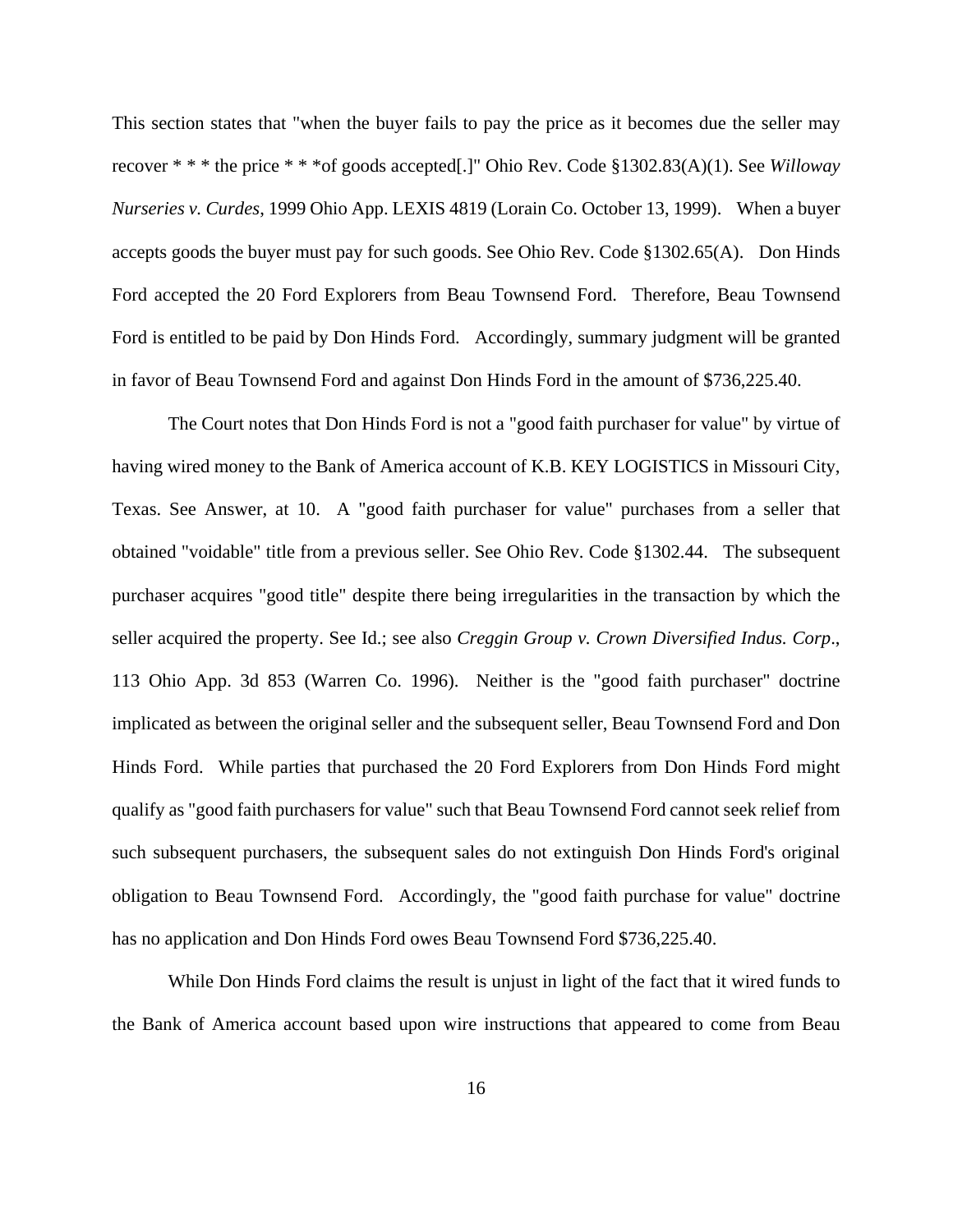Townsend Ford, this transfer does not satisfy its obligation to Beau Townsend Ford. C.f. *Arrow Truck Sales, Inc. v. Top Quality Truck & Equip., Inc*., 2015 U.S. Dist. LEXIS 108823 (M.D. Fla. August 18, 2015). (purchaser of trucks did not satisfy its obligations to the seller, and purchaser breached its contract with the seller, where the purchaser wired the purchase monies to a third party based upon fraudulent wiring instructions where seller had not delivered the trucks to the purchaser and that *purchaser's* email was hacked). As for any negligence on behalf of Beau Townsend Ford, Ohio does not allow action for tort in performance of contract. Id. Accordingly, the plaintiff in Arrow was the purchaser that had wired the money to Duluth, Georgia but not received the trucks, and the defendant was the seller that did not receive payment for the trucks.). Here, there was no meeting of minds to a contractual provision that payment be made by wire transfer.

Don Hinds Ford's defense of equitable estoppel is unprevailing. Under the doctrine of equitable estoppel, relief is precluded where one party induces another to believe certain facts are true and the other party changes his position in reasonable reliance to his detriment on those facts. *Bank One Trust Co., N.A. v. LaCour* , 131 Ohio App. 3d 48, 55 (Franklin Co. 1999). Equitable estoppel requires that the proponent prove four elements: (1) that the adverse party made a factual misrepresentation; (2) that the misrepresentation was misleading; (3) that the misrepresentation induced actual reliance which was reasonable and in good faith; and (4) the proponent suffered detriment due to the reliance. *Doe v. Blue Cross/Blue Shield of Ohio* (1992) 79 Ohio App. 3d 369, 379 (Franklin Co., 1992), see also *First Energy Solutions v. Gene B. Glick Co*., 2007 Ohio App. LEXIS 6186 (Summit Co. December 28, 2007); *TBLD Corp. v. Ravenna Inv. Co*., 2002 Ohio App. LEXIS 5315 (Summit Co. Oct. 2, 2002).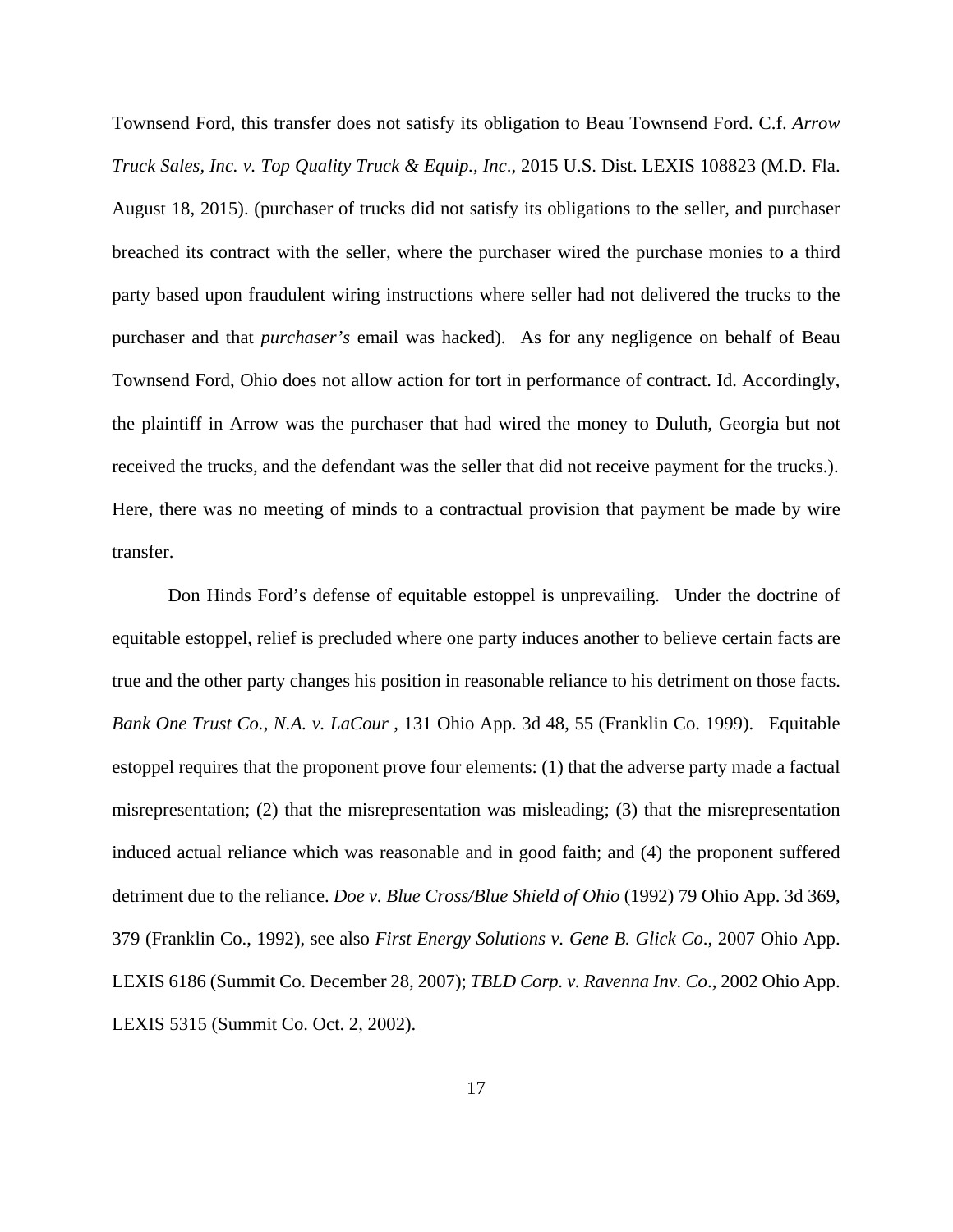As to the first element, a showing of fraud is necessary. *State ex rel. Ryan v. State Teachers Retirement Sys.*, 71 Ohio St. 3d 362, 368 (1994); *First Energy Solutions v. Gene B. Glick Co.*, 2007 Ohio App. LEXIS 6186, \*17 (Summit Co. December 28, 2007). It was not Beau Townsend Ford that instructed Don Hinds Ford to send funds to "K.B. KEY LOGISTICS, L.L.C." in Missouri City, Texas. Beau Townsend Ford made no representation to Don Hinds Ford regarding such "wire instructions," much less any misrepresentations that would satisfy the first element of equitable estoppel. Since there were no misrepresentations, Don Hinds Ford's equitable estoppel defense fails.

Both parties would each have the Court find that the other was in the best position to avoid the misfortune that occurred in this case. "If there is a policy implicit in the UCC's rules for the allocation of losses due to fraud, it surely is that the loss be placed on the party in the best position to prevent it." *Northpark Nat. Bank v. Bankers Trust Co.*, 572 F. Supp. 524, 535 (S.D.N.Y. 1983).

Beau Townsend Ford asserts Don Hinds Ford was in the best position to prevent the loss, pointing out "red flags" that it believes should have alerted Don Hinds Ford that the wiring instructions were likely sent by an "imposter." Beau Townsend points to the fact that the parties' previous transactions, involving one or two vehicles at a time, were handled by way of checks; that the beneficiary of the fraudulent wire instructions was "K.B. KEY LOGISTICS LLC", not Beau Townsend Ford; that the wiring instructions were sent in substandard English; $^2$  and that the wiring instructions provided that the funds should be sent to an account in Missouri City, Texas, whereas Beau Townsend Ford is located in Vandalia, Ohio. Don Hinds Ford points to Beau Townsend Ford's unsecured email and to its slow response to signs that something was amiss.

<u>.</u>

<sup>2</sup> While the wiring instructions were written in substandard English, the first mention of payment by wire was in response to an email Colglazier had given the subject line "Explorer's." As to this point, the Court notes increases to to near ubiquity of errors due to voice recognition technology and auto-correct.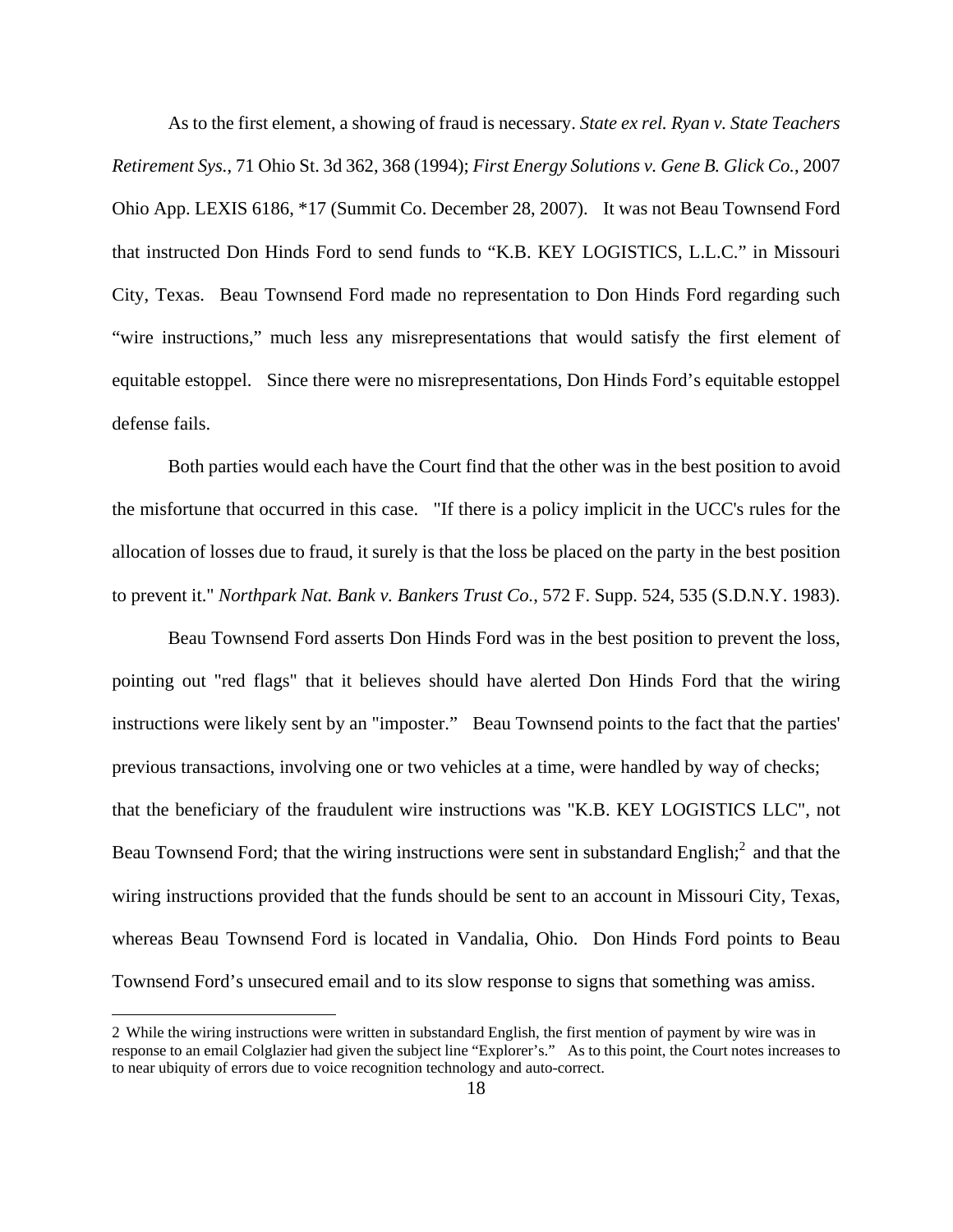Here, both parties were negligent in their business practices. It cannot be said that either was "obviously in the best position to protect their own interest." Beau Townsend Ford should have maintained a more secure email system and taken quicker action upon learning that it might have been compromised. Don Hinds should have ascertained that an actual agent of Beau Townsend Ford was requesting that it send money by wire transfer.

Additionally, "Ohio courts have held that the doctrine of equitable estoppel will not be used to benefit parties who were negligent in their business transactions, and who were obviously in the best position to protect their own interest." *Washington Mutual Bank v. Chiappetta*, 584 F. Supp. 2d 961, 972 (N.D. Ohio 2008); *Countrywide Home Loans, Inc. v. Robbins*, 2010 U.S. Dist. LEXIS 29363 (S.D. Ohio Mar. 4, 2010); *Bank of N.Y. v. Fifth Third Bank of Cnt. Ohio* (2002 Ohio App. LEXIS 273) (Delaware Co. Jan. 30, 2002) (when a party does not protect its own interest "this Court will not invoke equity to compensate for shortcomings easily avoided.") Again, because both parties were capable of preventing the loss, this principle does not apply.

 As Don Hinds Ford asserts, because Beau Townsend Ford prevails on its contract claim, Beau Townsend Ford's unjust enrichment, conversion, and constructive trust/disgorgement claims fail as a matter of law as they are duplicative of its contract claims. "[Q]uasi-contract claims are unavailable to a party to an express contract absent fraud or illegality. *Donald Harris Law Firm v. Dwight–Killian*, 166 Ohio App.3d 786, 2006-Ohio-2347, 853 N.E.2d 364, ¶ 14 (Ohio App. 2006). *Kott v. Gleneagles Prof'l Builders & Remodelers, Inc.*, 2012-Ohio-287, ¶ 14, 197 Ohio App. 3d 699, 703, 968 N.E.2d 593, 596 (Ohio App. 2012).

#### **IV. Conclusion**

Because Don Hinds Ford has not conveyed the contractual purchase price to Beau